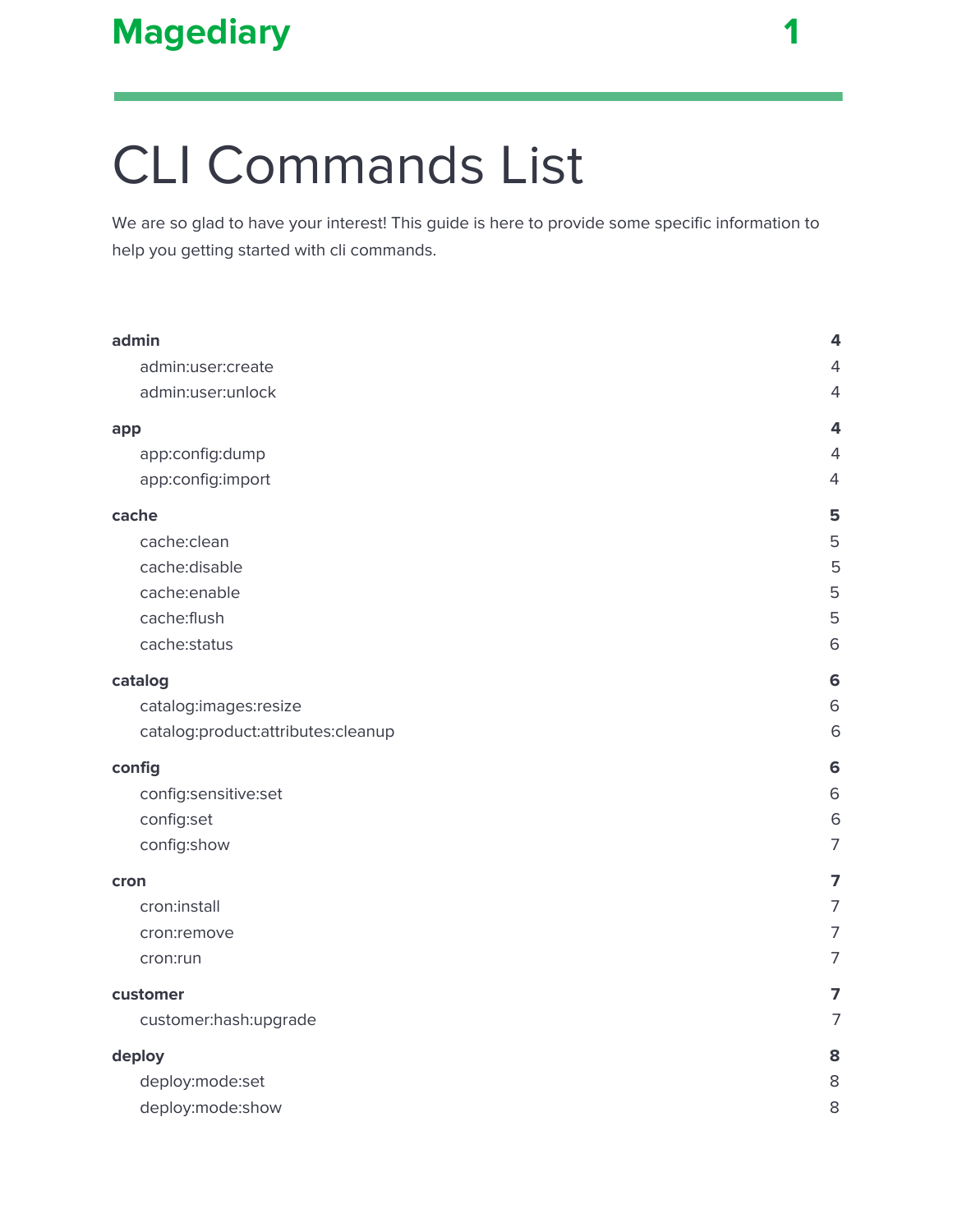| dev                                     | 8              |
|-----------------------------------------|----------------|
| dev:di:info                             | 8              |
| dev:query-log:disable                   | 8              |
| dev:query-log:enable                    | 8              |
| dev:source-theme:deploy                 | 8              |
| dev:template-hints:disable              | 9              |
| dev:template-hints:enable               | $\mathsf 9$    |
| dev:tests:run                           | $\overline{9}$ |
| dev:urn-catalog:generate                | $\mathsf 9$    |
| dev:xml:convert                         | 9              |
| i18n                                    | 10             |
| i18n:collect-phrases                    | 10             |
| i18n:pack                               | 10             |
| i18n:uninstall                          | 10             |
|                                         |                |
| indexer                                 | 11             |
| indexer:info                            | 11             |
| indexer:reindex                         | 11             |
| indexer:reset                           | 11             |
| indexer:set-mode                        | 12             |
| indexer:show-mode                       | 12             |
| indexer:status                          | 12             |
| info                                    | 12             |
| info:adminuri                           | 12             |
| info:backups:list                       | 12             |
| info:currency:list                      | 13             |
| info:dependencies:show-framework        | 13             |
| info:dependencies:show-modules          | 13             |
| info:dependencies:show-modules-circular | 13             |
| info:language:list                      | 13             |
| info:timezone:list                      | 14             |
| maintenance                             | 14             |
| maintenance:allow-ips                   | 14             |
| maintenance:disable                     | 14             |
| maintenance:enable                      | 14             |
| maintenance: status                     | 15             |
| module                                  | 15             |
| module:disable                          | 15             |
| module:enable                           | 15             |
| module:status                           | 15             |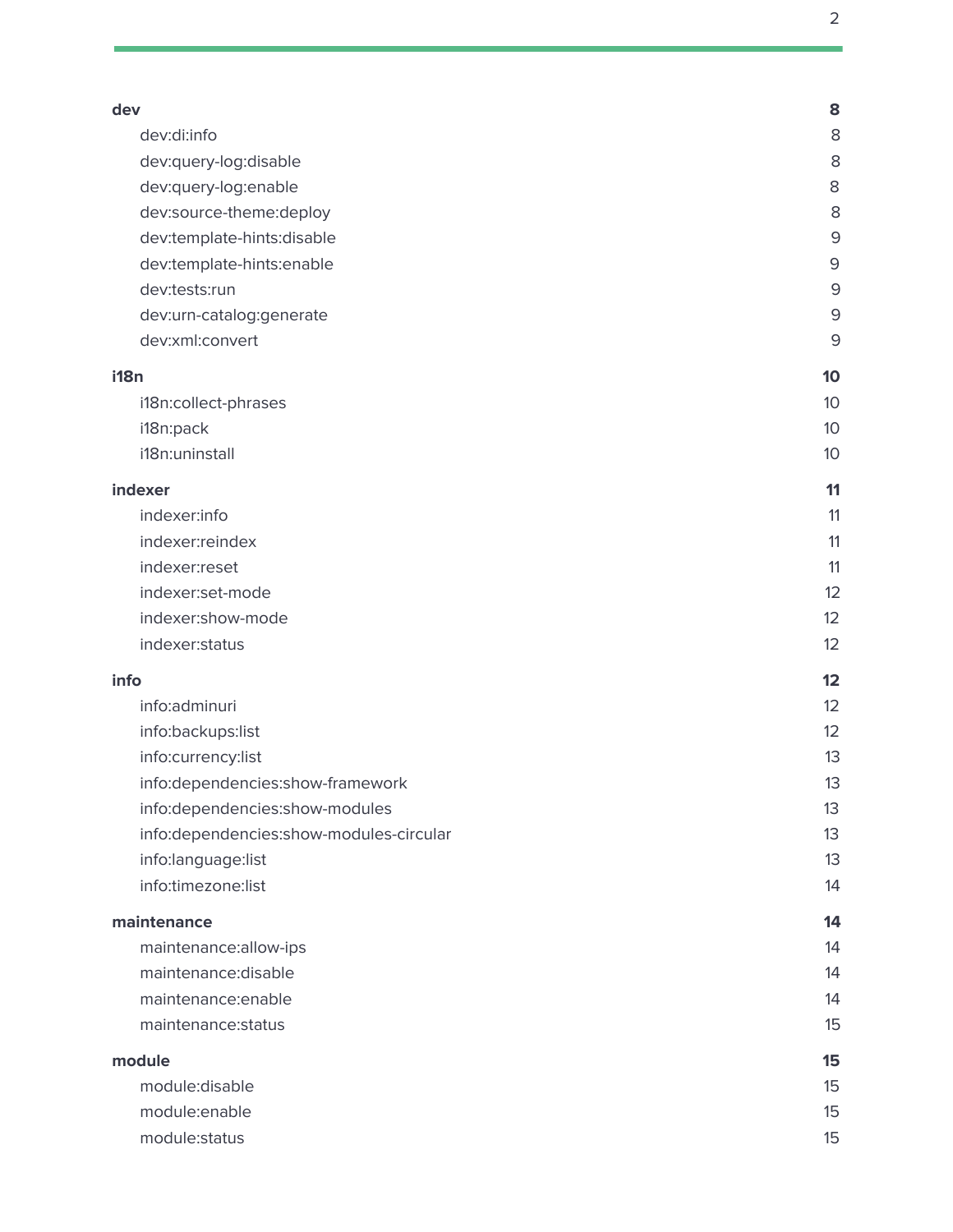| module:uninstall                    | 16 |
|-------------------------------------|----|
| sampledata                          | 16 |
| sampledata:deploy                   | 16 |
| sampledata:remove                   | 16 |
| sampledata:reset                    | 16 |
| setup                               | 16 |
| setup:backup                        | 16 |
| setup:config:set                    | 17 |
| setup:cron:run                      | 17 |
| setup:db-data:upgrade               | 17 |
| setup:db-schema:upgrade             | 17 |
| setup:db:status                     | 18 |
| setup:di:compile                    | 18 |
| setup:performance:generate-fixtures | 18 |
| setup:rollback                      | 18 |
| setup:static-content:deploy         | 19 |
| setup:upgrade                       | 20 |
| store                               | 20 |
| store:list                          | 20 |
| store:website:list                  | 20 |
| theme                               | 20 |
| theme:uninstall                     | 21 |
| varnish                             | 21 |
| varnish:vcl:generate                | 21 |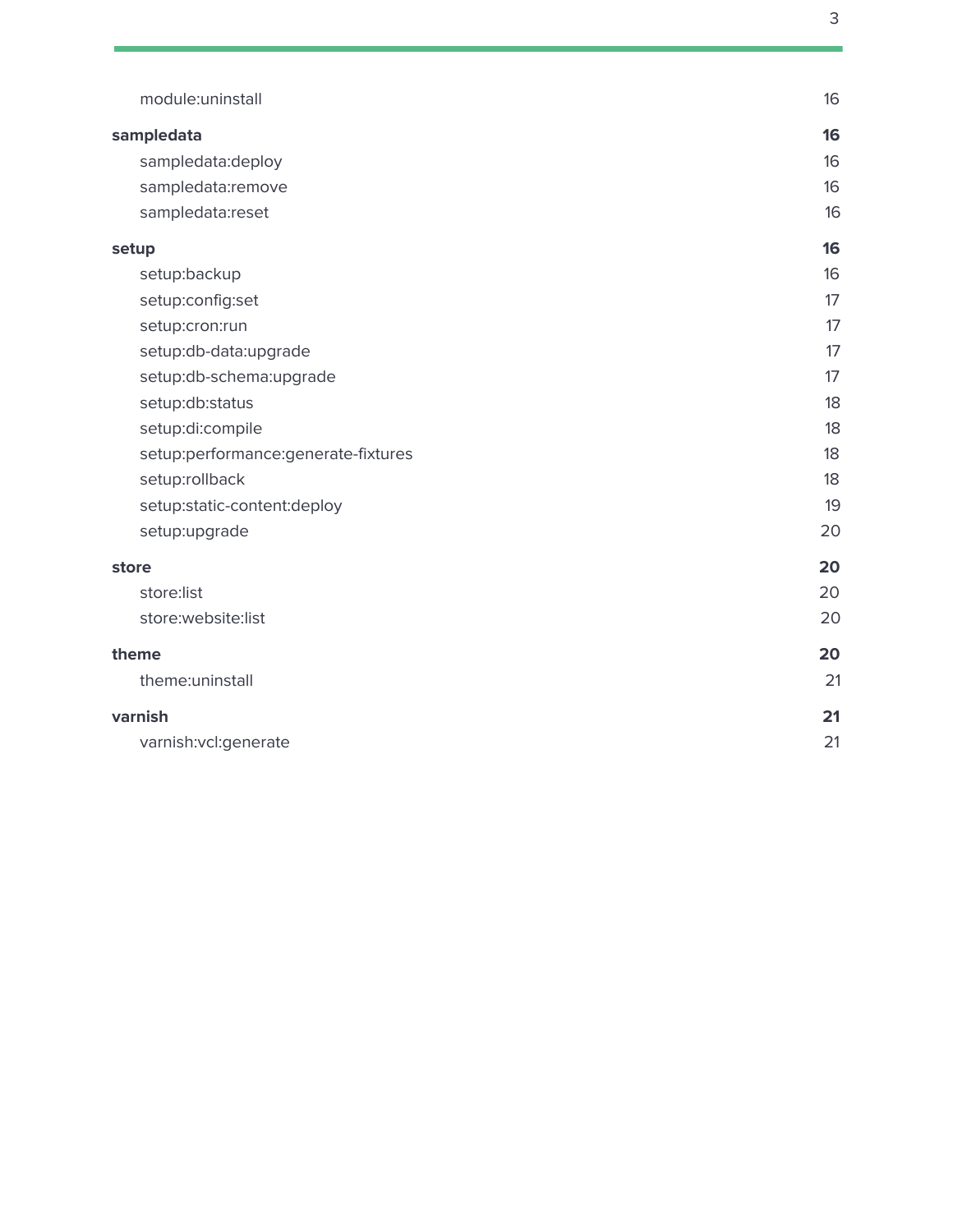# <span id="page-3-1"></span><span id="page-3-0"></span>**admin**

#### **admin:user:create**

- ▢ **Help**: Creates an administrator
- ▢ **Options**:

| --admin-user=ADMIN-USER                       | (Required) Admin user                                                |
|-----------------------------------------------|----------------------------------------------------------------------|
| --admin-password=ADMIN-PASSWORD               | (Required) Admin password                                            |
| --admin-email=ADMIN-EMAIL                     | (Required) Admin email                                               |
| --admin-firstname=ADMIN-FIRSTNAME             | (Required) Admin first name                                          |
| --admin-lastname=ADMIN-LASTNAME               | (Required) Admin last name                                           |
| --magento-init-params=MAGENTO-INIT-<br>PARAMS | Add to any command to customize<br>Magento initialization parameters |

▢ **Example**:

```
admin:user:create --admin-user=demo --admin-password=demo123
--admin-firstname=john --admin-lastname=doe
```
#### <span id="page-3-2"></span>**admin:user:unlock**

- ▢ **Help**: Unlock Admin Account
- ▢ **Options**:

| Iusername |  | The admin username to unlock |  |
|-----------|--|------------------------------|--|
|           |  |                              |  |

▢ **Example**:

admin:user:unlock demo

#### <span id="page-3-4"></span><span id="page-3-3"></span>**app**

# **app:config:dump**

- ▢ **Help**: Create dump of application
- ▢ **Example**:

app:config:dump

# <span id="page-3-5"></span>**app:config:import**

- ▢ **Help**: Import data from shared
- ▢ configuration files to appropriate data storage
- ▢ **Example**:

app:config:import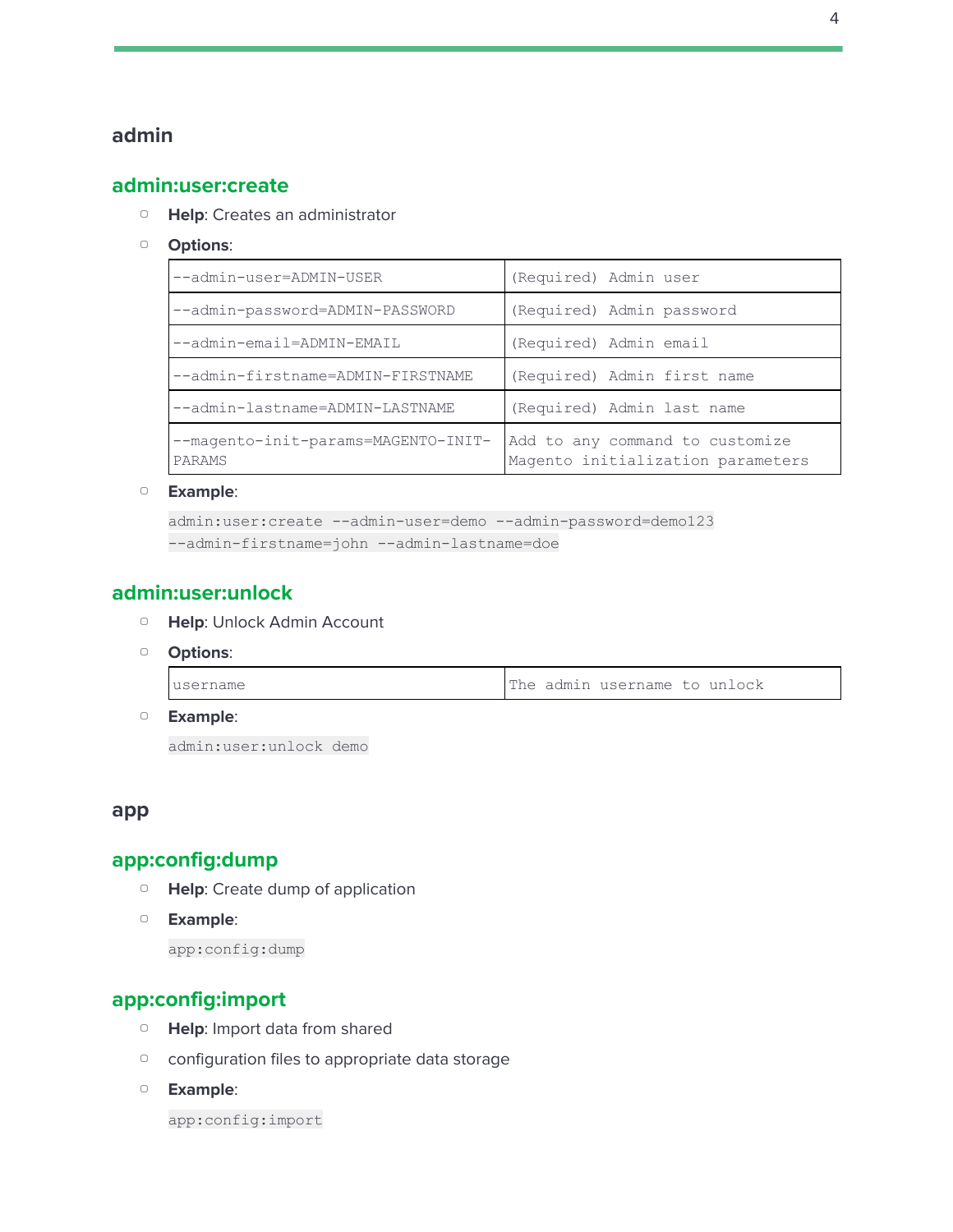#### <span id="page-4-1"></span><span id="page-4-0"></span>**cache**

# **cache:clean**

- ▢ **Help**: Cleans cache type(s)
- ▢ **Options**:

| types | Space-separated list of cache types or omit to apply to |
|-------|---------------------------------------------------------|
|       | all cache types.                                        |
|       | config                                                  |
|       | layout                                                  |
|       | block html                                              |
|       | collections                                             |
|       | db ddl                                                  |
|       | eav                                                     |
|       | full page                                               |
|       | translate                                               |
|       | config integration                                      |
|       | config integration api                                  |
|       | config webservice                                       |

#### ▢ **Example**:

cache:clean config layout

# <span id="page-4-2"></span>**cache:disable**

- ▢ **Help**: Disables cache type(s)
- ▢ **Options**:

| types | Space-separated list of cache types or omit to apply to |  |
|-------|---------------------------------------------------------|--|
|       | all cache types.                                        |  |

▢ **Example**:

```
cache:disable config layout
```
# <span id="page-4-3"></span>**cache:enable**

- ▢ **Help**: Enables cache type(s)
- ▢ **Options**:

| types | Space-separated list of cache types or omit to apply to |  |  |  |  |
|-------|---------------------------------------------------------|--|--|--|--|
|       | all cache types.                                        |  |  |  |  |

▢ **Example**:

```
cache:enable config layout
```
# <span id="page-4-4"></span>**cache:flush**

▢ **Help**: Flushes cache storage used by cache type(s)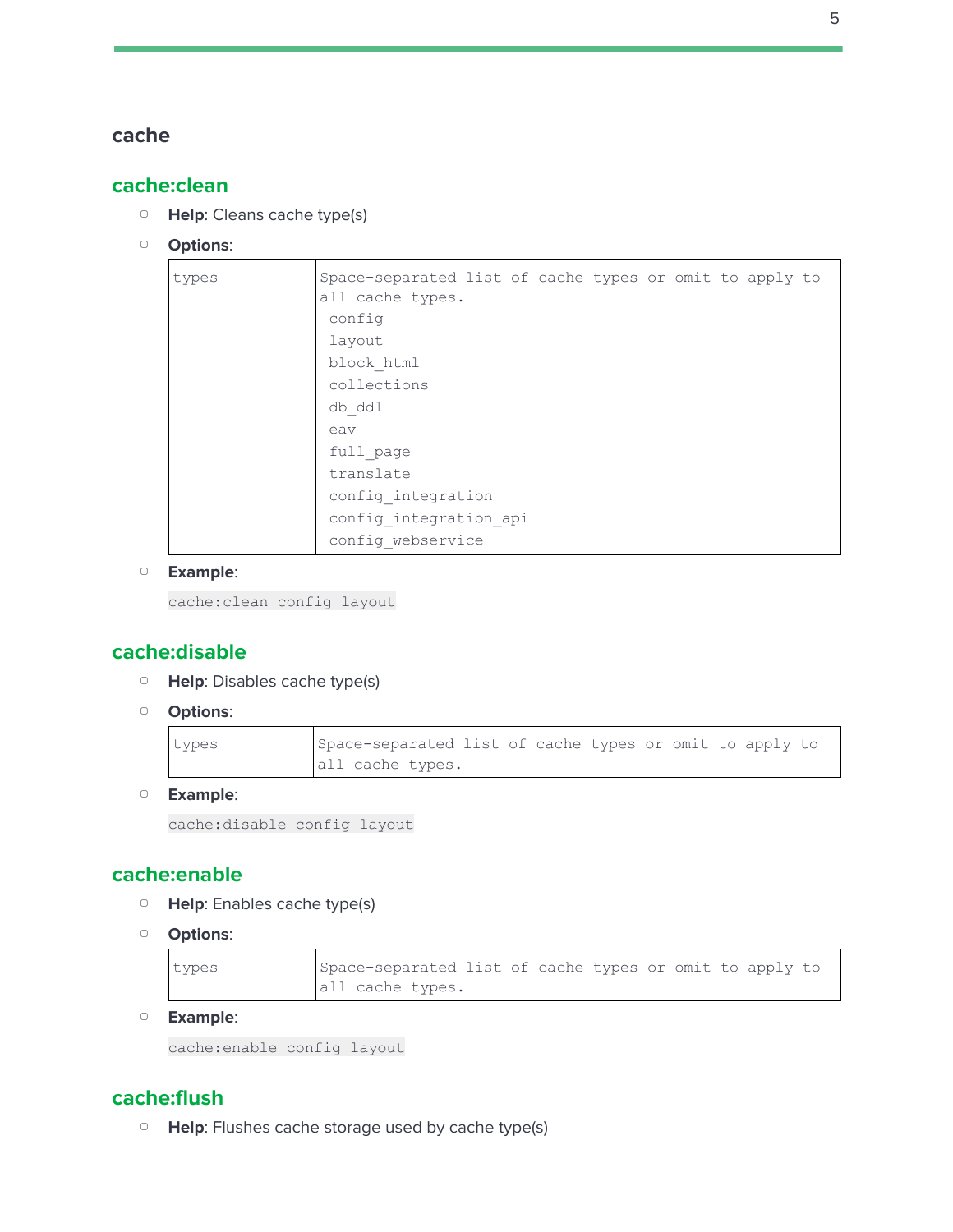#### ▢ **Options**:

| types | Space-separated list of cache types or omit to apply to |  |  |  |  |  |
|-------|---------------------------------------------------------|--|--|--|--|--|
|       | all cache types.                                        |  |  |  |  |  |

#### ▢ **Example**:

cache:flush config layout

#### <span id="page-5-0"></span>**cache:status**

- ▢ **Help**: Checks cache status
- ▢ **Example**:

cache:status

# <span id="page-5-2"></span><span id="page-5-1"></span>**catalog**

# **catalog:images:resize**

- ▢ **Help**: Creates resized product images
- ▢ **Example**:

catalog:images:resize

# <span id="page-5-3"></span>**catalog:product:attributes:cleanup**

- ▢ **Help**: Removes unused product attributes.
- ▢ **Example**:

catalog:product:attributes:cleanup

# <span id="page-5-5"></span><span id="page-5-4"></span>**config**

# **config:sensitive:set**

- ▢ **Help**: Set sensitive configuration values
- ▢ **Options**:

| path  | Configuration path for example group/section/field name |
|-------|---------------------------------------------------------|
| value | Configuration value                                     |

#### ▢ **Example**:

config:sensitive:set contact/email/recipient\_email contact@example.com

#### <span id="page-5-6"></span>**config:set**

- ▢ **Help**: Change system configuration
- ▢ **Options**: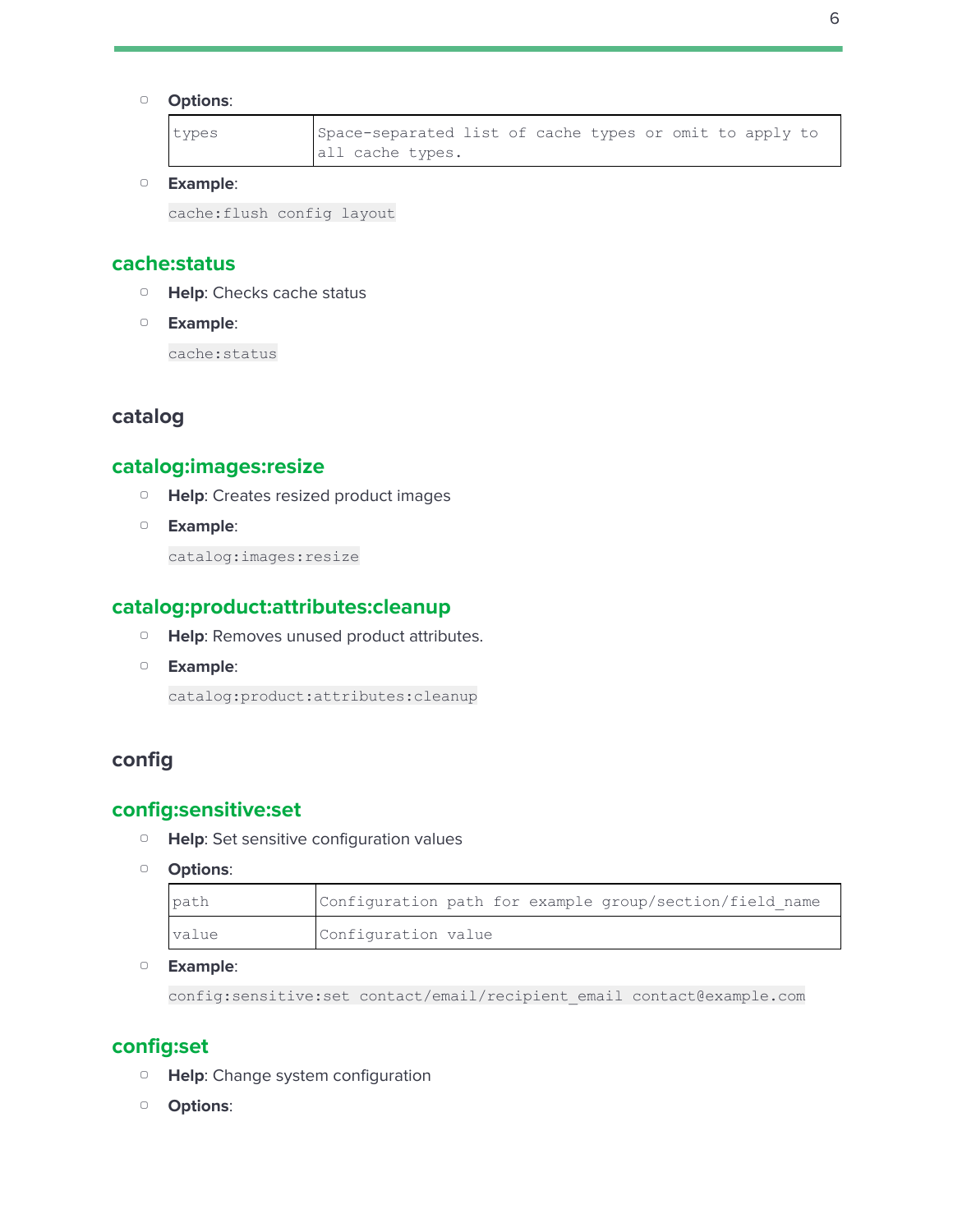| path  | Configuration path in format section/group/field name |
|-------|-------------------------------------------------------|
| value | Configuration value                                   |

config:set cms/wysiwyg/enabled disabled

# <span id="page-6-0"></span>**config:show**

- □ **Help**: Shows configuration value for given path. If path is not specified, all saved values will be shown
- ▢ **Options**:

| path<br>Configuration path in format section/group/field name |  |
|---------------------------------------------------------------|--|
|---------------------------------------------------------------|--|

▢ **Example**:

config:show cms/wysiwyg/enabled

#### <span id="page-6-2"></span><span id="page-6-1"></span>**cron**

#### **cron:install**

- ▢ **Help**: Generates and installs crontab for current user
- ▢ **Example**:

cron:install

#### <span id="page-6-3"></span>**cron:remove**

- ▢ **Help**: Removes tasks from crontab
- ▢ **Example**:

cron:remove

#### <span id="page-6-4"></span>**cron:run**

- ▢ **Help**: Runs jobs by schedule
- ▢ **Example**:

cron:run

#### <span id="page-6-6"></span><span id="page-6-5"></span>**customer**

# **customer:hash:upgrade**

- ▢ **Help**: Upgrade customer's hash according to the latest algorithm
- ▢ **Example**:

customer:hash:upgrade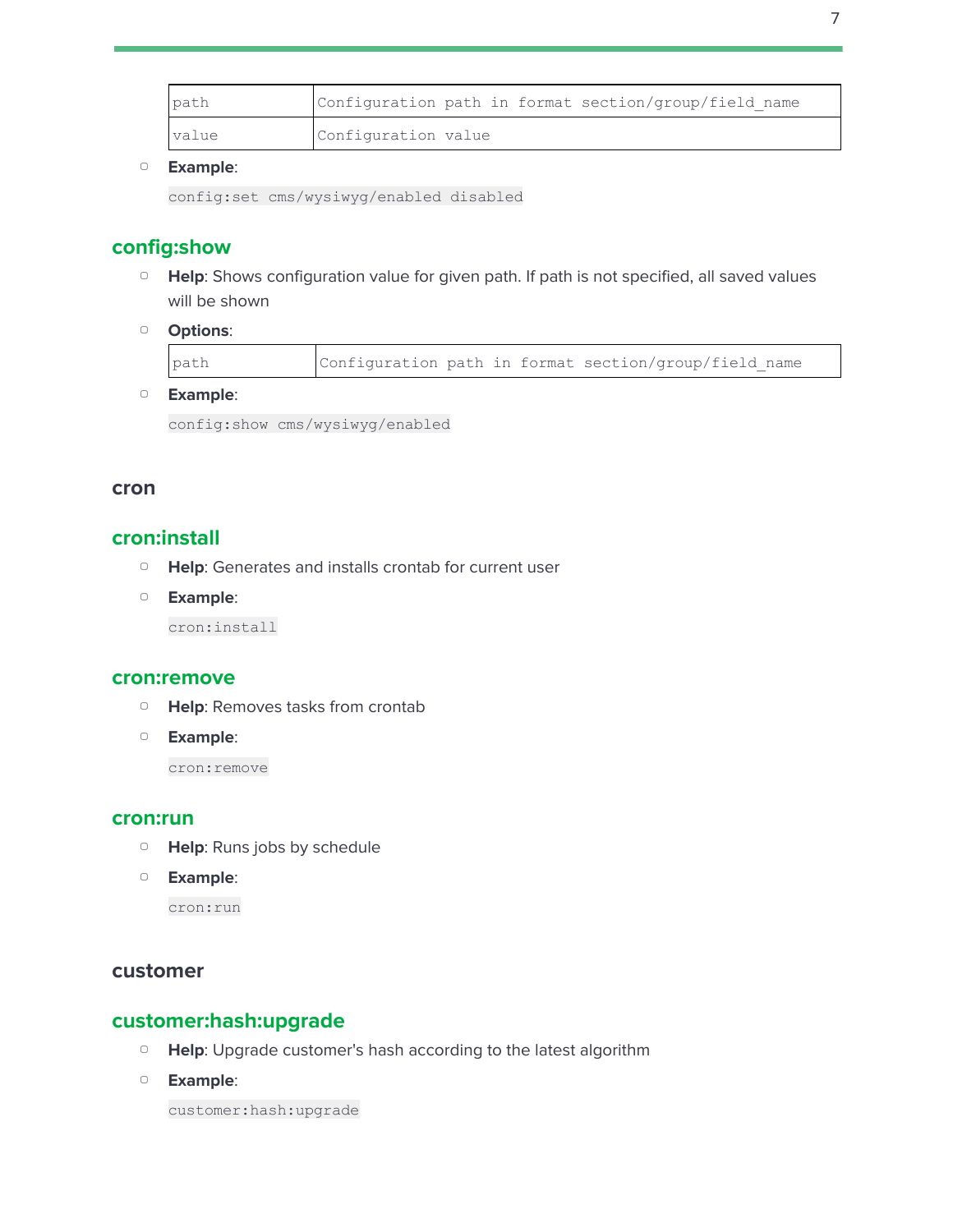# <span id="page-7-1"></span><span id="page-7-0"></span>**deploy**

# **deploy:mode:set**

- ▢ **Help**: Set application mode.
- ▢ **Options**:

| mode | The application mode to set. Available options are |
|------|----------------------------------------------------|
|      | "developer" or "production"                        |

▢ **Example**:

deploy:mode:set developer

#### <span id="page-7-2"></span>**deploy:mode:show**

- ▢ **Help**: Displays current application mode.
- ▢ **Example**:

deploy:mode:show

#### <span id="page-7-4"></span><span id="page-7-3"></span>**dev**

#### **dev:di:info**

- ▢ **Help**: Provides information on Dependency Injection configuration for the Command.
- ▢ **Options**:

| Class name<br>Class |
|---------------------|
|---------------------|

▢ **Example**:

```
dev:di:info Magento\Catalog\Model\ProductOption
```
# <span id="page-7-5"></span>**dev:query-log:disable**

- ▢ **Help**: Disable DB query logging
- ▢ **Example**:

```
dev:query-log:disable
```
#### <span id="page-7-6"></span>**dev:query-log:enable**

- ▢ **Help**: Enable DB query logging
- ▢ **Example**:

dev:query-log:enable

#### <span id="page-7-7"></span>**dev:source-theme:deploy**

▢ **Help**: Collects and publishes source files for theme.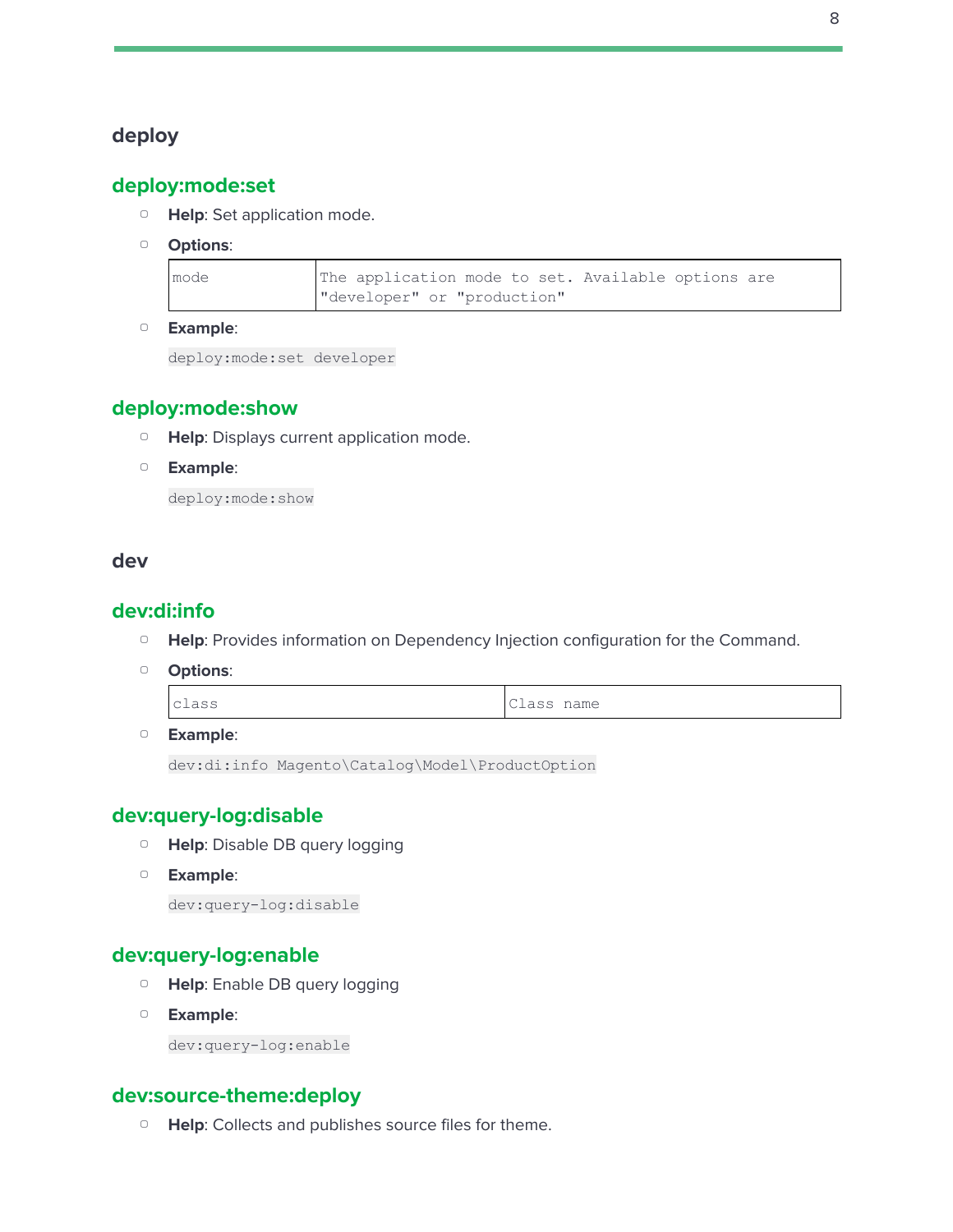#### ▢ **Options**:

| file | Files to pre-process (file should be specified without |
|------|--------------------------------------------------------|
|      | extension) [default: ["css/styles-m","css/styles-1"]]  |

▢ **Example**:

dev:source-theme:deploy

# <span id="page-8-0"></span>**dev:template-hints:disable**

- ▢ **Help**: Disable frontend template hints. A cache flush might be required.
- ▢ **Example**:

dev:template-hints:disable

# <span id="page-8-1"></span>**dev:template-hints:enable**

- □ **Help**: Enable frontend template hints. A cache flush might be required.
- ▢ **Example**:

dev:template-hints:enable

#### <span id="page-8-2"></span>**dev:tests:run**

- ▢ **Help**: Runs tests
- ▢ **Options**:

| type |  |  |  | Type of test to run. Available types: all, unit,  |  |
|------|--|--|--|---------------------------------------------------|--|
|      |  |  |  | integration, integration-all, static, static-all, |  |
|      |  |  |  | integrity, legacy, default [default: "default"]   |  |

▢ **Example**:

dev:tests:run unit

#### <span id="page-8-3"></span>**dev:urn-catalog:generate**

- ▢ **Help**: Generates the catalog of URNs to \*.xsd mappings for the IDE to highlight xml.
- ▢ **Options**:

| path |                |  |  |  |  |  | Path to file to output the catalog. For PhpStorm use |  |
|------|----------------|--|--|--|--|--|------------------------------------------------------|--|
|      | .idea/misc.xml |  |  |  |  |  |                                                      |  |

▢ **Example**:

dev:urn-catalog:generate .idea/misc.xml

#### <span id="page-8-4"></span>**dev:xml:convert**

- ▢ **Help**: Converts XML file using XSL style sheets
- ▢ **Options**:

| xml-file  |  | Path to XML file that going to be transformed           |  |  |  |
|-----------|--|---------------------------------------------------------|--|--|--|
| processor |  | Path to XSL style sheet that going to be applied to XML |  |  |  |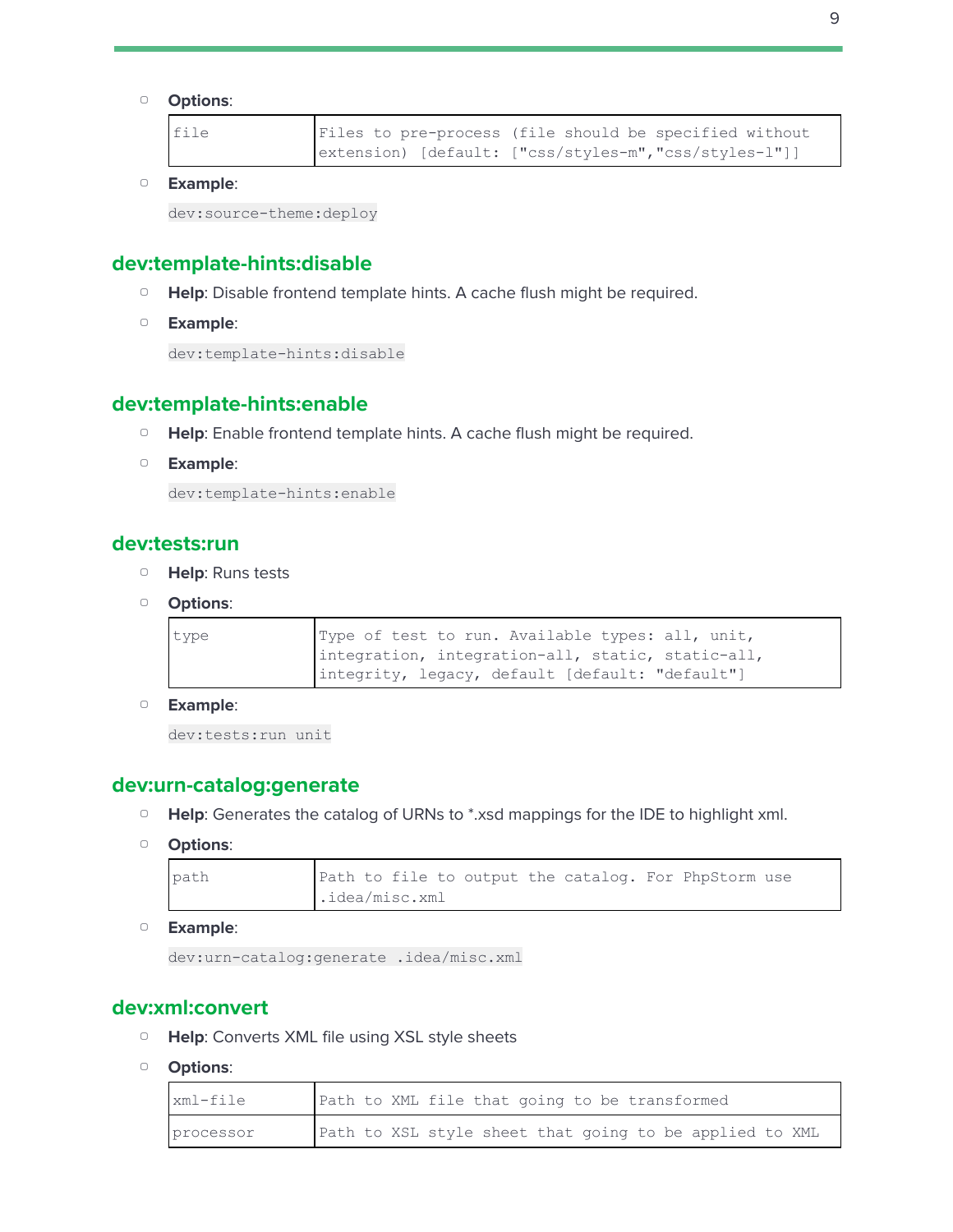

# <span id="page-9-1"></span><span id="page-9-0"></span>**i18n**

# **i18n:collect-phrases**

- ▢ **Help**: Discovers phrases in the codebase
- ▢ **Options**:

| directory           | Directory path to parse. Not needed if --magento<br>flag is set                                                          |
|---------------------|--------------------------------------------------------------------------------------------------------------------------|
| -o, --output=OUTPUT | Path (including filename) to an output file. With<br>no file specified, defaults to stdout.                              |
| $-m$ , $-magento$   | Use the --magento parameter to parse the current<br>Magento codebase. Omit the parameter if a<br>directory is specified. |

#### ▢ **Example**:

```
i18n:collect-phrases /var/www/html/magento2/app/code -o
/var/www/html/m224/var/export/translate.csv
```
# <span id="page-9-2"></span>**i18n:pack**

- ▢ **Help**: Saves language package
- ▢ **Options**:

| source                 | Path to source dictionary file with translations                                                                                                                |
|------------------------|-----------------------------------------------------------------------------------------------------------------------------------------------------------------|
| locale                 | Target locale for dictionary, for example<br>"de DE"                                                                                                            |
| $-m.$ $-$ mode=MODE    | Save mode for dictionary<br>- "replace" - replace language pack by new one<br>- "merge" - merge language packages, by default<br>"replace" [default: "replace"] |
| -d, --allow-duplicates | Use the --allow-duplicates parameter to allow<br>saving duplicates of translate. Otherwise omit<br>the parameter.                                               |

#### ▢ **Example**:

i18n:pack /var/www/html/magento2/xx\_YY.csv -d xx\_YY

# <span id="page-9-3"></span>**i18n:uninstall**

- ▢ **Help**: Uninstalls language packages
- ▢ **Options**:

| package | Language package name |  |  |                                                                          |  |  |  |
|---------|-----------------------|--|--|--------------------------------------------------------------------------|--|--|--|
|         |                       |  |  | $-b$ , --backup-code Take code and configuration files backup (excluding |  |  |  |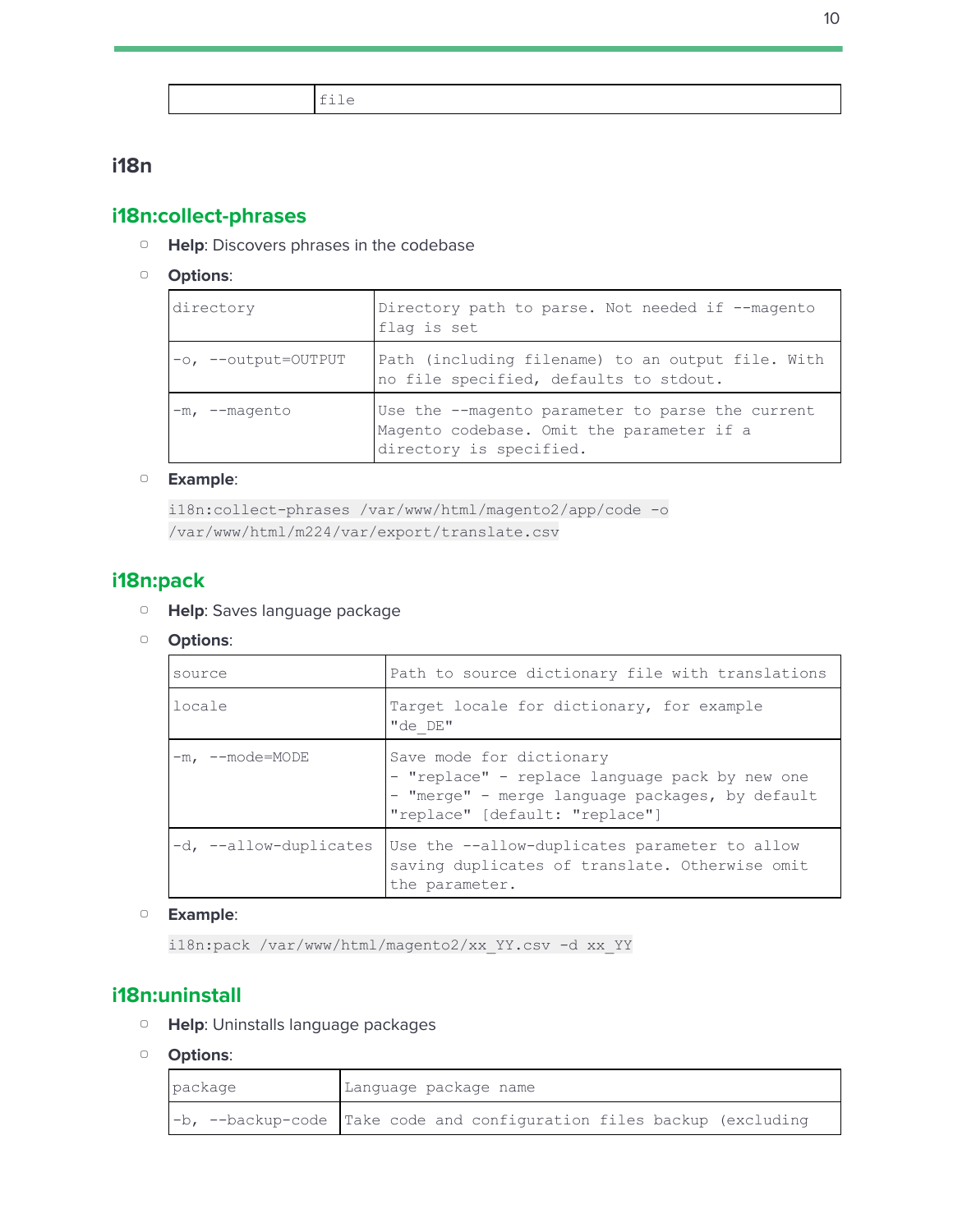```
temporary files)
```

```
magento i18n:uninstall vendorname/language-en_us
vendorname/language-en gb --backup-code
```
# <span id="page-10-1"></span><span id="page-10-0"></span>**indexer**

# **indexer:info**

- ▢ **Help**: Shows allowed Indexers
- ▢ **Example**:

indexer:info

# <span id="page-10-2"></span>**indexer:reindex**

- ▢ **Help**: Reindexes Data
- ▢ **Options**:

| index | Space-separated list of index types or omit to apply to |
|-------|---------------------------------------------------------|
|       | all indexes.                                            |
|       | design config grid                                      |
|       | customer grid                                           |
|       | catalog product flat                                    |
|       | catalog category flat                                   |
|       | catalog category product                                |
|       | catalog product category                                |
|       | catalog product price                                   |
|       | catalog product attribute                               |
|       | cataloginventory stock                                  |
|       | catalogrule rule                                        |
|       | catalogrule product                                     |
|       | catalogsearch fulltext                                  |

▢ **Example**:

indexer:reindex catalog\_product\_price

#### <span id="page-10-3"></span>**indexer:reset**

- ▢ **Help**: Resets indexer status to invalid
- ▢ **Options**:

| index | Space-separated list of index types or omit to apply to |
|-------|---------------------------------------------------------|
|       | all indexes.                                            |

▢ **Example**:

indexer:reset catalog\_product\_price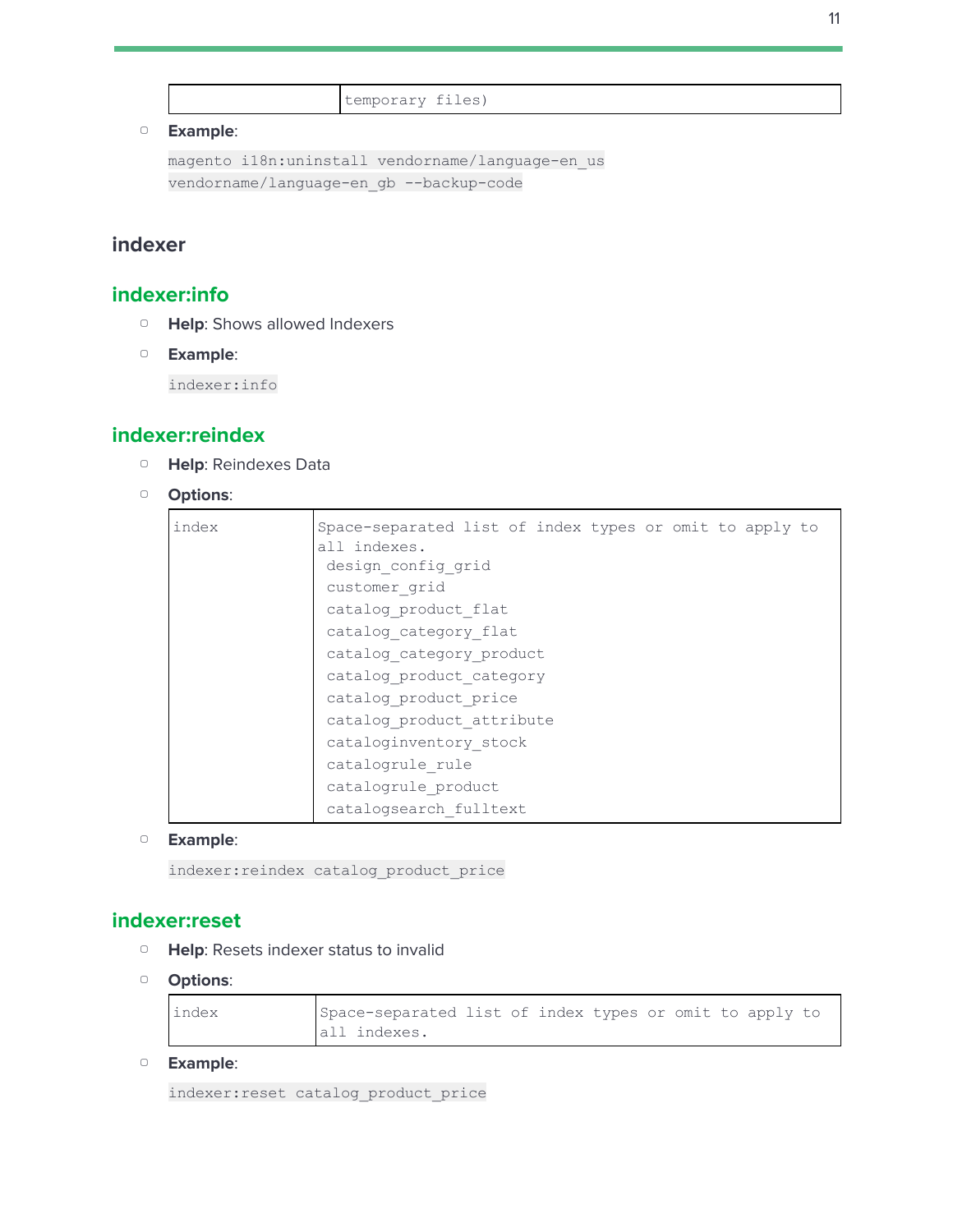- <span id="page-11-0"></span>▢ **Help**: Sets index mode type
- ▢ **Options**:

| mode  | Indexer mode type [realtime schedule]                                   |
|-------|-------------------------------------------------------------------------|
| index | Space-separated list of index types or omit to apply to<br>all indexes. |

```
indexer:set-mode realtime catalog_product_price
```
# <span id="page-11-1"></span>**indexer:show-mode**

- ▢ **Help**: Shows Index Mode
- ▢ **Options**:

| index | Space-separated list of index types or omit to apply to |  |  |  |  |
|-------|---------------------------------------------------------|--|--|--|--|
|       | all indexes.                                            |  |  |  |  |

#### ▢ **Example**:

indexer:show-mode catalog\_product\_price

# <span id="page-11-2"></span>**indexer:status**

- ▢ **Help**: Shows status of Indexer
- ▢ **Options**:

| index | Space-separated list of index types or omit to apply to |  |  |  |  |  |
|-------|---------------------------------------------------------|--|--|--|--|--|
|       | all indexes.                                            |  |  |  |  |  |

▢ **Example**:

indexer:status catalog\_product\_price

# <span id="page-11-4"></span><span id="page-11-3"></span>**info**

#### **info:adminuri**

- ▢ **Help**: Displays the Magento Admin URI
- ▢ **Example**:

info:adminuri

# <span id="page-11-5"></span>**info:backups:list**

- ▢ **Help**: Prints list of available backup files
- ▢ **Example**:

info:backups:list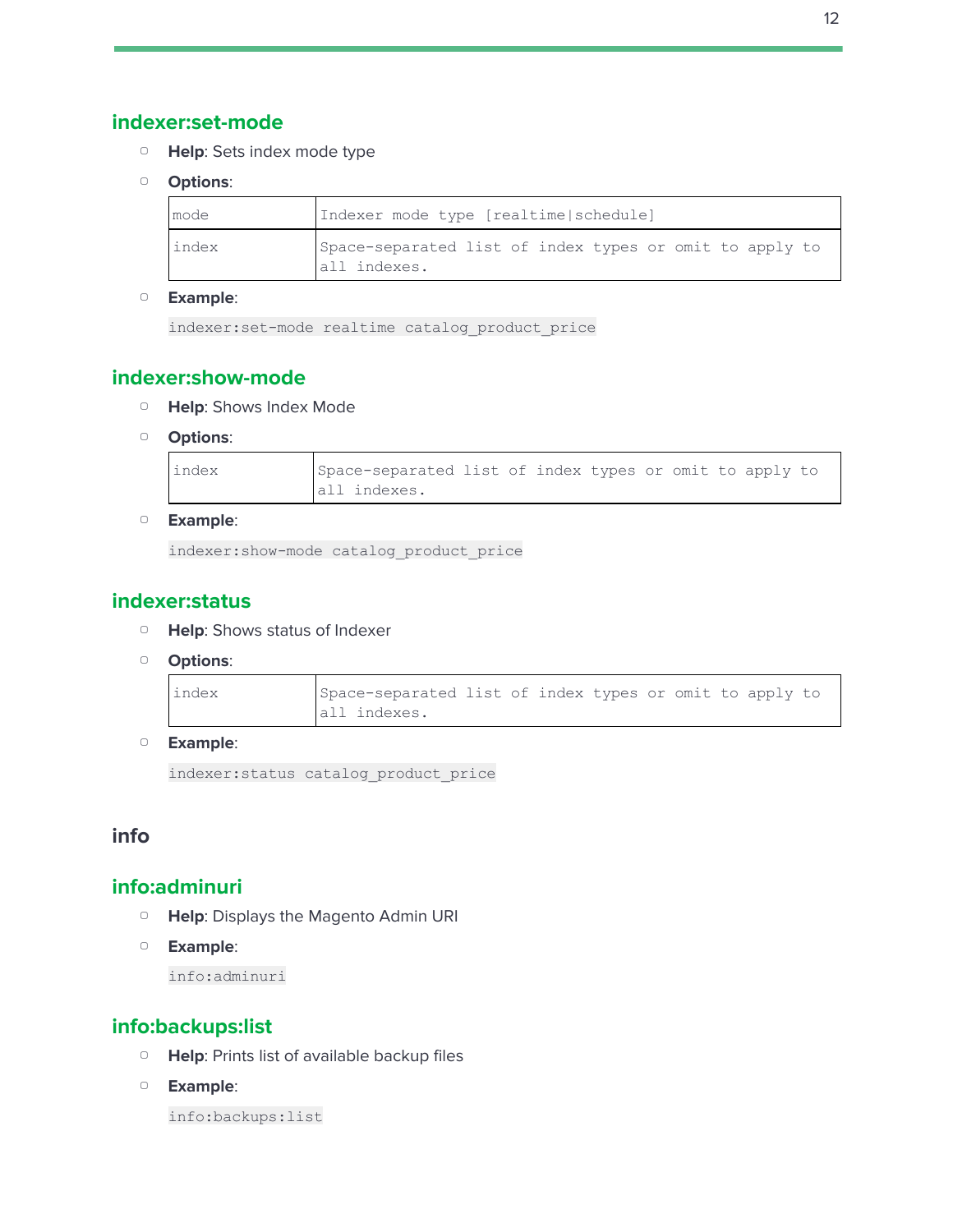#### <span id="page-12-0"></span>**info:currency:list**

- ▢ **Help**: Displays the list of available currencies
- ▢ **Example**:

info:currency:list

# <span id="page-12-1"></span>**info:dependencies:show-framework**

- ▢ **Help**: Shows number of dependencies on Magento framework
- ▢ **Options**:

|  | -o, --output=OUTPUT Report filename [default: |
|--|-----------------------------------------------|
|  | "framework-dependencies.csv"]                 |

▢ **Example**:

```
info:dependencies:show-framework -o
/var/www/html/magento2/var/export/framework-dependencies.csv
```
# <span id="page-12-2"></span>**info:dependencies:show-modules**

- ▢ **Help**: Shows number of dependencies between modules
- ▢ **Options**:

```
-o, --output=OUTPUT Report filename [default:
                     "modules-dependencies.csv"]
```
▢ **Example**:

```
info:dependencies:show-framework -o
/var/www/html/magento2/var/export/modules-dependencies.csv
```
#### <span id="page-12-3"></span>**info:dependencies:show-modules-circular**

- ▢ **Help**: Shows number of circular dependencies between modules
- ▢ **Options**:

```
-o, --output=OUTPUT Report filename [default:
                     "modules-circular-dependencies.csv"]
```
▢ **Example**:

```
info:dependencies:show-modules-circular -o
/var/www/html/magento2/var/export/modules-circular-dependencies.csv
```
# <span id="page-12-4"></span>**info:language:list**

- ▢ **Help**: Displays the list of available language locales
- ▢ **Example**:

info:language:list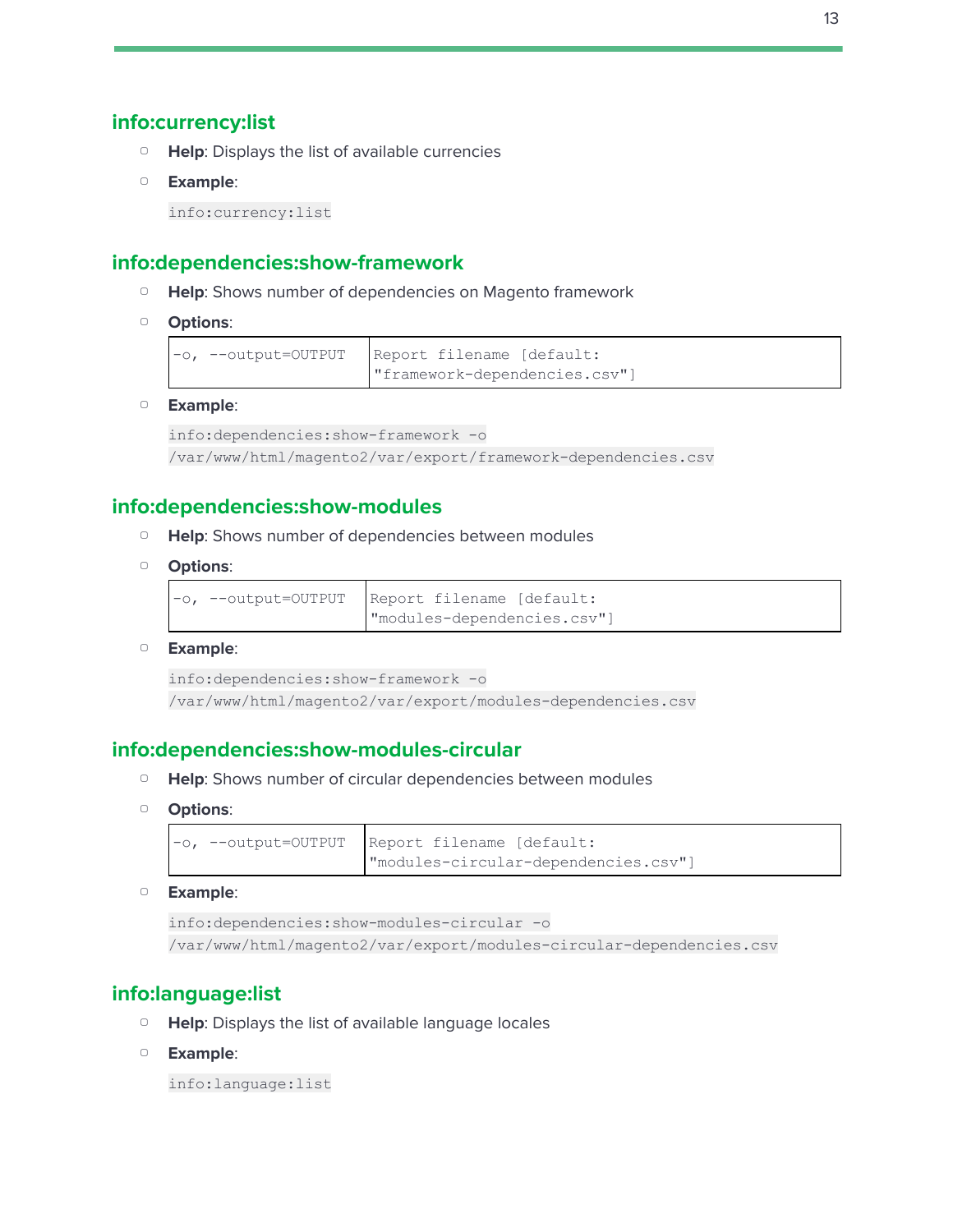# <span id="page-13-0"></span>**info:timezone:list**

- ▢ **Help**: Displays the list of available timezones
- ▢ **Example**:

info:timezone:list

# <span id="page-13-2"></span><span id="page-13-1"></span>**maintenance**

# **maintenance:allow-ips**

- ▢ **Help**: Sets maintenance mode exempt IPs
- ▢ **Options**:

| ip                             | Allowed IP addresses                                                                                                                                                                                               |
|--------------------------------|--------------------------------------------------------------------------------------------------------------------------------------------------------------------------------------------------------------------|
| $-$ none                       | Clear allowed IP addresses                                                                                                                                                                                         |
| params=MAGENTO-<br>INIT-PARAMS | --magento-init- Add to any command to customize Magento initialization<br>parameters<br>For example:<br>"MAGE MODE=developer&MAGE DIRS[base][path]=/var/www/exam<br>ple.com&MAGE DIRS[cache][path]=/var/tmp/cache" |

#### ▢ **Example**:

maintenance:allow-ips xx.xxx.xxx.xxx

# <span id="page-13-3"></span>**maintenance:disable**

- ▢ **Help**: Disables maintenance mode
- ▢ **Options**:

| $-\text{ip=IP}$                           | Allowed IP addresses (use 'none' to clear allowed IP<br>list) (multiple values allowed)                                                                                                              |
|-------------------------------------------|------------------------------------------------------------------------------------------------------------------------------------------------------------------------------------------------------|
| params=MAGENTO- parameters<br>INIT-PARAMS | --magento-init- Add to any command to customize Magento initialization<br>For example:<br>"MAGE MODE=developer&MAGE DIRS[base][path]=/var/www/exam<br>ple.com&MAGE DIRS[cache][path]=/var/tmp/cache" |

▢ **Example**:

maintenance:disable

#### <span id="page-13-4"></span>**maintenance:enable**

- ▢ **Help**: Enables maintenance mode
- ▢ **Options**:

| $-\text{ip=IP}$ | Allowed IP addresses (use 'none' to clear allowed IP |
|-----------------|------------------------------------------------------|
|                 | list) (multiple values allowed)                      |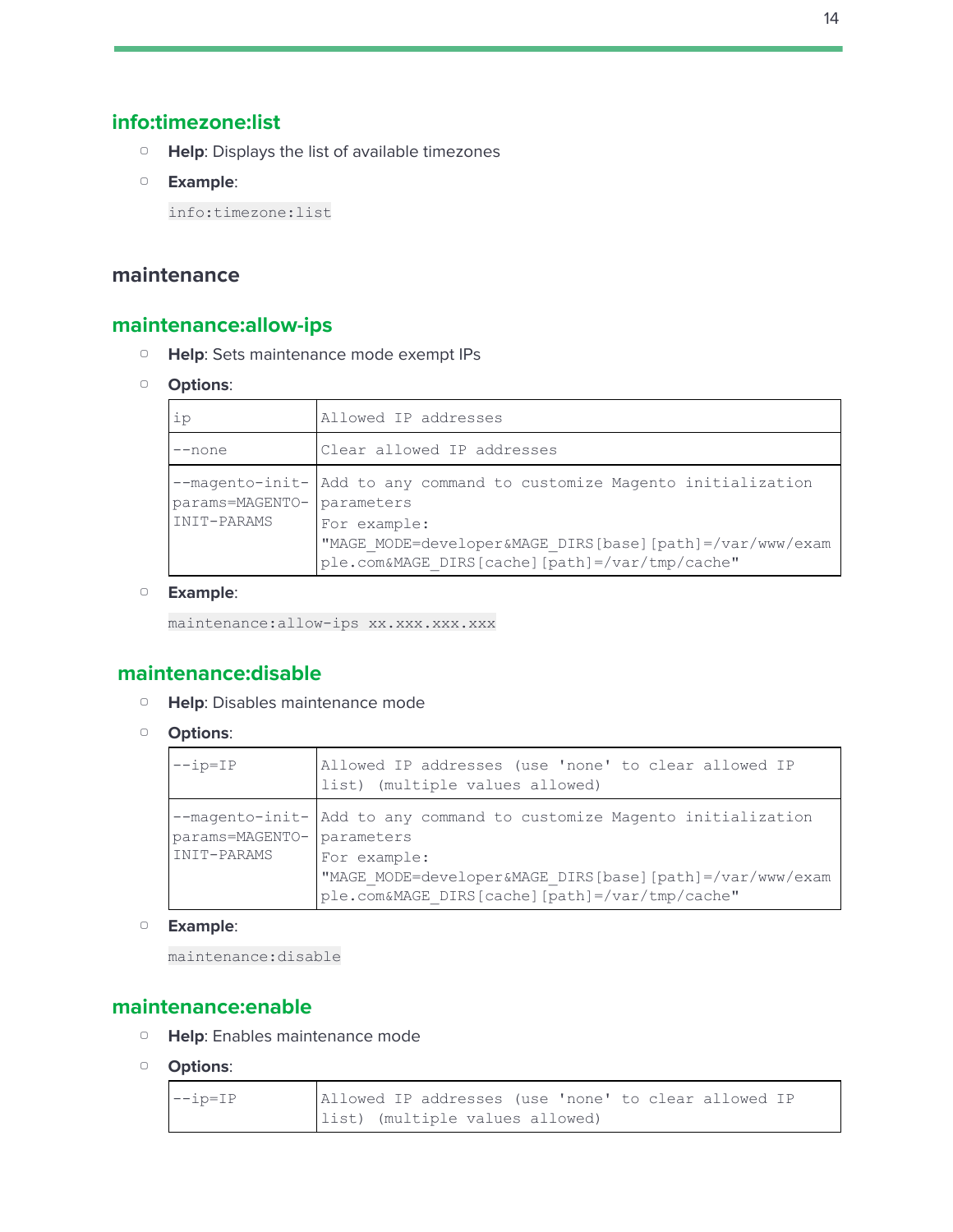```
--magento-init-
params=MAGENTO-
INIT-PARAMS
                Add to any command to customize Magento initialization
                parameters
                For example:
                "MAGE_MODE=developer&MAGE_DIRS[base][path]=/var/www/exam
                ple.com&MAGE_DIRS[cache][path]=/var/tmp/cache"
```
maintenance:enable

#### <span id="page-14-0"></span>**maintenance:status**

- ▢ **Help**: Displays maintenance mode status
- ▢ **Options**:

```
--magento-init-
params=MAGENTO-
parameters
INIT-PARAMS
               Add to any command to customize Magento initialization
                For example:
                "MAGE_MODE=developer&MAGE_DIRS[base][path]=/var/www/exam
                ple.com&MAGE_DIRS[cache][path]=/var/tmp/cache"
```
▢ **Example**:

maintenance:status

#### <span id="page-14-2"></span><span id="page-14-1"></span>**module**

#### **module:disable**

- ▢ **Help**: Disables specified modules
- ▢ **Options**:

| Name of the module |  |
|--------------------|--|
|--------------------|--|

▢ **Example**:

module:disable Magento\_CatalogRuleSampleData

#### <span id="page-14-3"></span>**module:enable**

- ▢ **Help**: Enables specified modules
- ▢ **Options**:

```
module Name of the module
```
▢ **Example**:

module:enable Magento\_CatalogRuleSampleData

#### <span id="page-14-4"></span>**module:status**

- ▢ **Help**: Displays status of modules
- ▢ **Options**: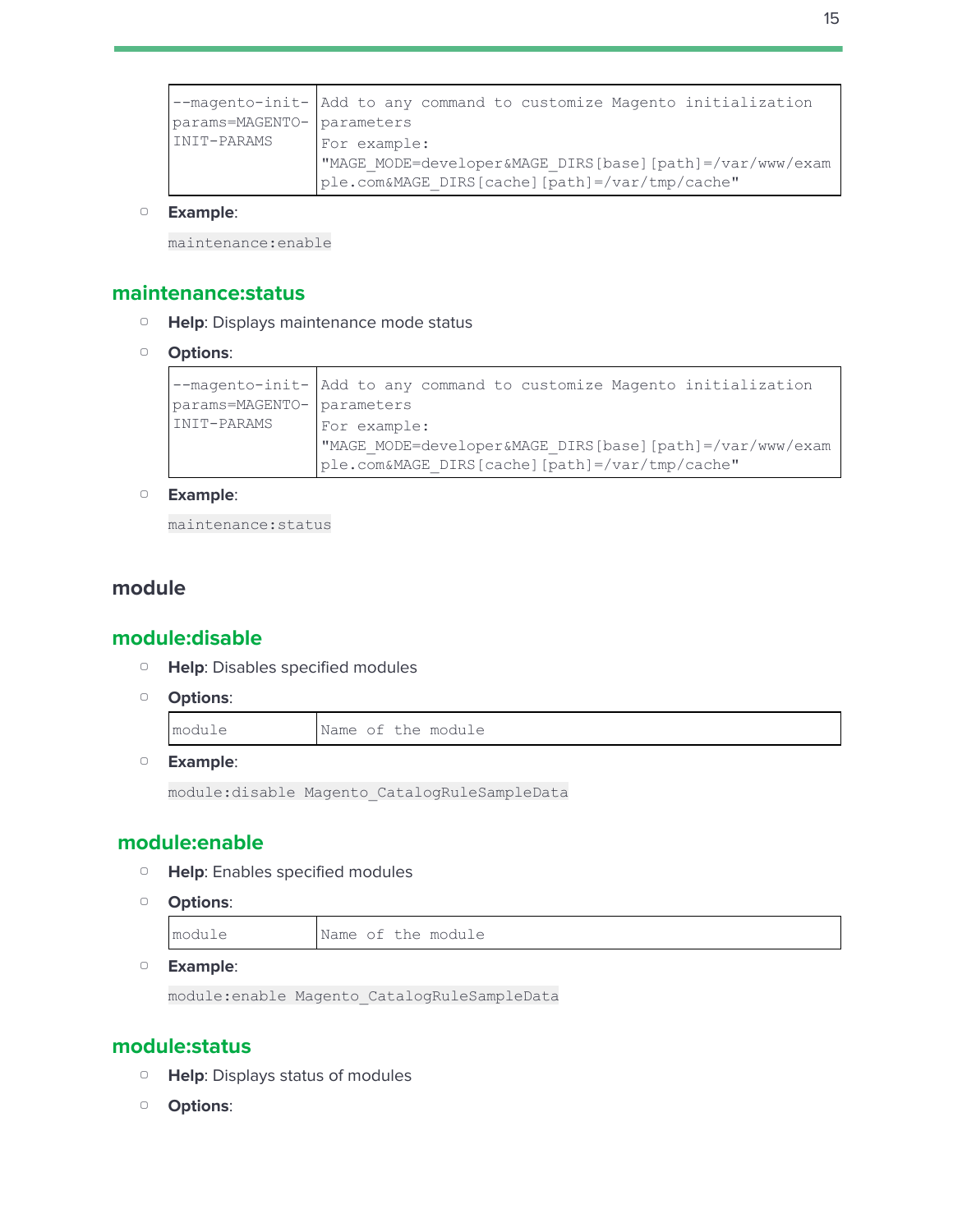|                    | --magento-init-params=M Add to any command to customize Magento |
|--------------------|-----------------------------------------------------------------|
| AGENTO-INIT-PARAMS | initialization parameters                                       |

module:status

# <span id="page-15-0"></span>**module:uninstall**

- ▢ **Help**: Uninstalls modules installed by composer
- ▢ **Options**:

module Name of the module

▢ **Example**:

module:uninstall

# <span id="page-15-2"></span><span id="page-15-1"></span>**sampledata**

# **sampledata:deploy**

- ▢ **Help**: Deploy sample data modules
- ▢ **Example**:

sampledata:deploy

#### <span id="page-15-3"></span>**sampledata:remove**

- ▢ **Help**: Remove all sample data packages from composer.json
- ▢ **Example**:

sampledata: remove

#### <span id="page-15-4"></span>**sampledata:reset**

- ▢ **Help**: Reset all sample data modules for re-installation
- ▢ **Example**:

sampledata:reset

#### <span id="page-15-6"></span><span id="page-15-5"></span>**setup**

#### **setup:backup**

- ▢ **Help**: Takes backup of Magento Application code base, media and database
- ▢ **Options**:

| $---code$ | Take code and configuration files backup (excluding<br>temporary files) |  |  |  |
|-----------|-------------------------------------------------------------------------|--|--|--|
| l--media  | Take media backup                                                       |  |  |  |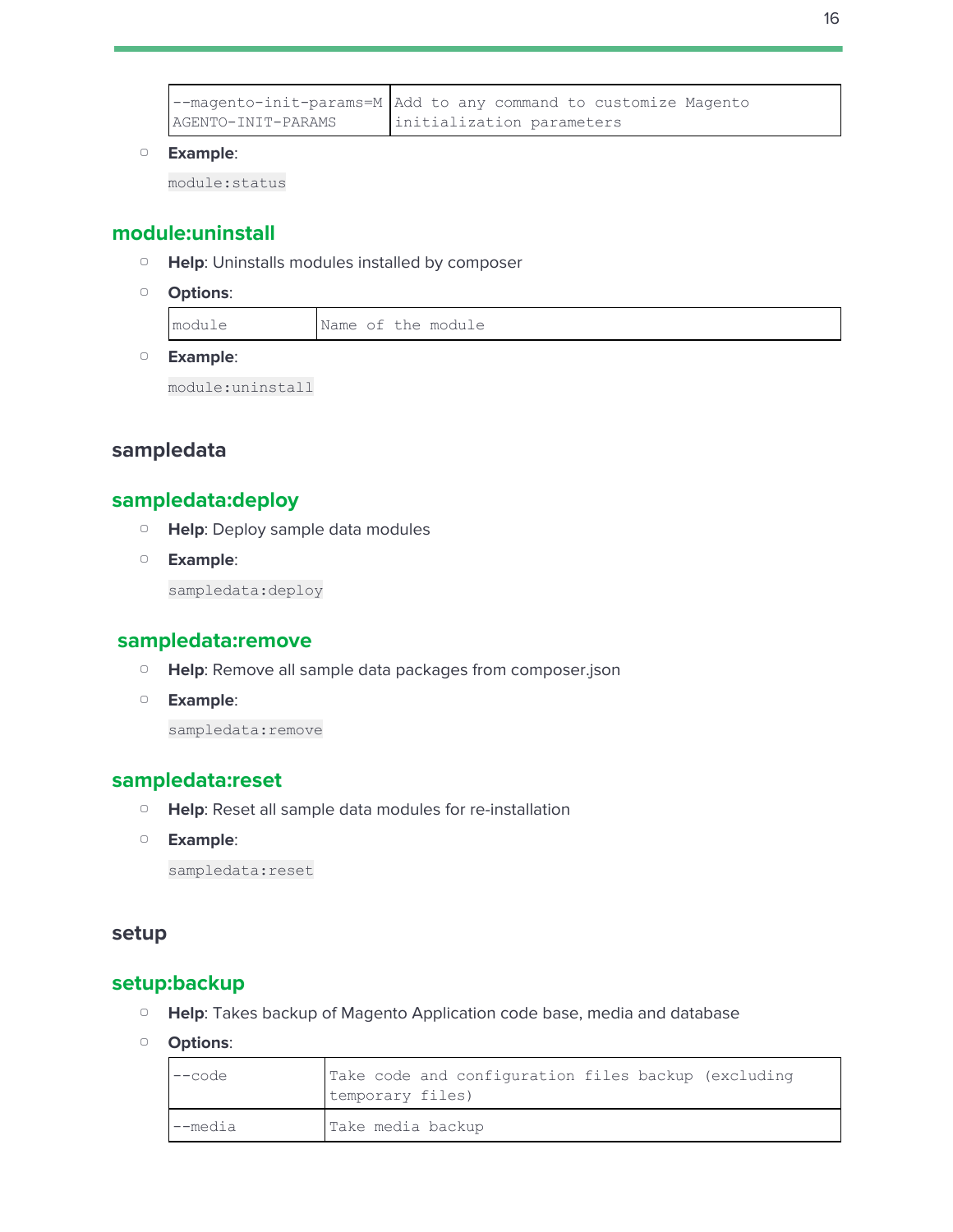| $--db$                      | Take complete database backup                                                                                              |
|-----------------------------|----------------------------------------------------------------------------------------------------------------------------|
| arams=MAGENTO-IN parameters | --magento-init-p Add to any command to customize Magento initialization                                                    |
| IT-PARAMS                   | For example:<br>"MAGE MODE=developer&MAGE DIRS[base][path]=/var/www/exa<br>mple.com&MAGE DIRS[cache][path]=/var/tmp/cache" |

setup:backup --db

#### <span id="page-16-0"></span>**setup:config:set**

- ▢ **Help**: Creates or modifies the deployment configuration
- ▢ **Example**:

setup:config:set [options]

#### <span id="page-16-1"></span>**setup:cron:run**

- ▢ **Help**: Runs cron job scheduled for setup application
- ▢ **Options**:

```
--magento-init-params=M
Add to any command to customize Magento
AGENTO-INIT-PARAMS
                        initialization parameters
```
▢ **Example**:

setup:cron:run

#### <span id="page-16-2"></span>**setup:db-data:upgrade**

- ▢ **Help**: Installs and upgrades data in the DB
- ▢ **Options**:

```
--magento-init-params=M
AGENTO-INIT-PARAMS
                        Add to any command to customize Magento
                        initialization parameters
```
▢ **Example**:

```
setup:db-data:upgrade
```
#### <span id="page-16-3"></span>**setup:db-schema:upgrade**

- ▢ **Help**: Installs and upgrades the DB schema
- ▢ **Options**:

```
--magento-init-params=M
Add to any command to customize Magento
AGENTO-INIT-PARAMS
                        initialization parameters
```
▢ **Example**:

setup:db-schema:upgrade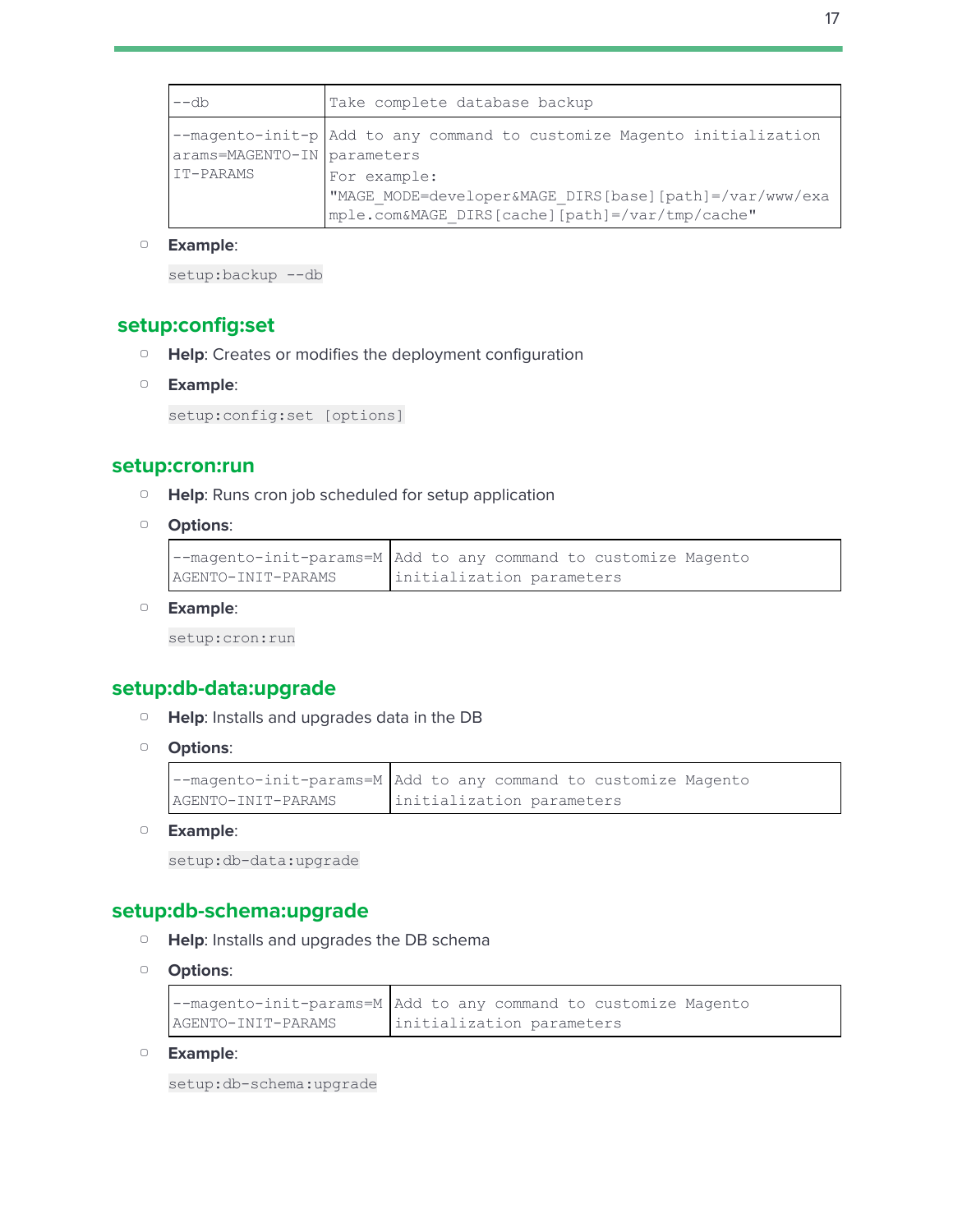#### <span id="page-17-0"></span>**setup:db:status**

- ▢ **Help**: Checks if DB schema or data requires upgrade
- ▢ **Options**:

```
--magento-init-params=M
Add to any command to customize Magento
AGENTO-INIT-PARAMS
                        initialization parameters
```
▢ **Example**:

setup:db:status

# <span id="page-17-1"></span>**setup:di:compile**

- ▢ **Help**: Generates DI configuration and all missing classes that can be auto-generated
- ▢ **Example**:

setup:di:compile

# <span id="page-17-2"></span>**setup:performance:generate-fixtures**

- ▢ **Help**: Generates fixtures
- ▢ **Options**:

| profile |  |  |  | Path to profile configuration file |  |  |
|---------|--|--|--|------------------------------------|--|--|
|---------|--|--|--|------------------------------------|--|--|

▢ **Example**:

```
setup:performance:generate-fixtures
/var/www/html/magento2/setup/performance-toolkit/profiles/ce/small.xml
```
#### <span id="page-17-3"></span>**setup:rollback**

- ▢ **Help**: Rolls back Magento Application codebase, media and database
- ▢ **Options**:

| $-c1$<br>--code-file=CODE-FILE                | Basename of the code backup file in var/backups                                                                                                                                                        |
|-----------------------------------------------|--------------------------------------------------------------------------------------------------------------------------------------------------------------------------------------------------------|
| $-mr$<br>--media-file=MEDIA-FILE              | Basename of the media backup file in var/backups                                                                                                                                                       |
| -d, --db-file=DB-FILE                         | Basename of the db backup file in var/backups                                                                                                                                                          |
| --magento-init-params=M<br>AGENTO-INIT-PARAMS | Add to any command to customize Magento<br>initialization parameters<br>For example:<br>"MAGE MODE=developer&MAGE DIRS[base][path]=/var/<br>www/example.com&MAGE DIRS[cache][path]=/var/tmp/<br>cache" |

#### ▢ **Example**:

setup:rollback -m 1440611839 filesystem media.tgz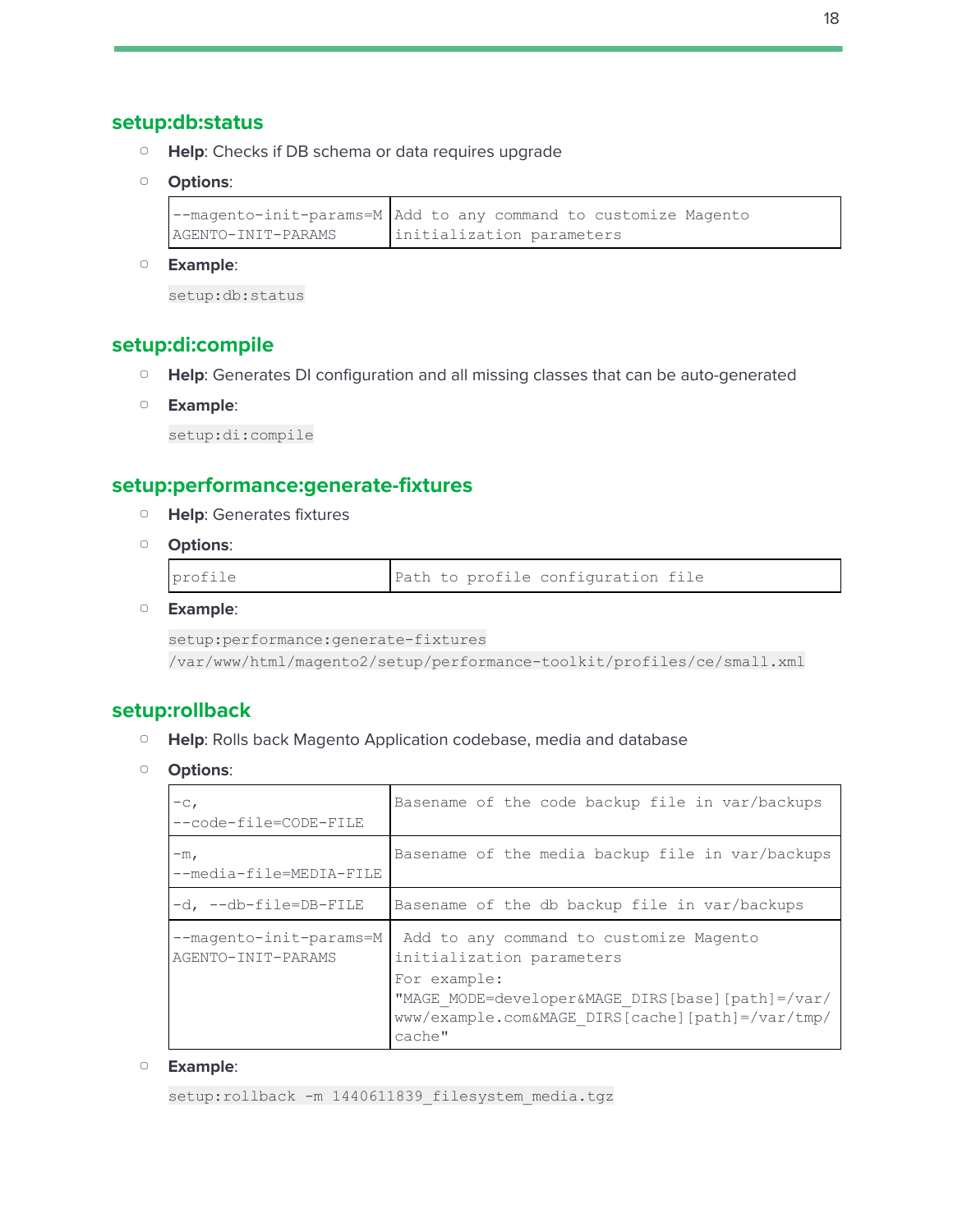# <span id="page-18-0"></span>**setup:static-content:deploy**

- ▢ **Help**: Deploys static view files
- ▢ **Options**:

| languages                                  | Space-separated list of ISO-636 language codes<br>for which to output static view files.                                                                                     |
|--------------------------------------------|------------------------------------------------------------------------------------------------------------------------------------------------------------------------------|
| -f, --force                                | Deploy files in any mode.                                                                                                                                                    |
| $-SI$<br>--strategy[=STRATEGY]             | Deploy files using specified strategy. [default:<br>"quick"]                                                                                                                 |
| $-a, -area[ = AREA]$                       | Generate files only for the specified areas.<br>[default: ["all"]] (multiple values allowed)                                                                                 |
| --exclude-area [=EXCLUDE<br>$-AREA$ ]      | Do not generate files for the specified areas.<br>[default: ["none"]] (multiple values allowed)                                                                              |
| $-t$ , $-t$ heme [=THEME]                  | Generate static view files for only the<br>specified themes. [default: ["all"]] (multiple<br>values allowed)                                                                 |
| --exclude-theme [=EXCLUD<br>E-THEME]       | Do not generate files for the specified themes.<br>[default: ["none"]] (multiple values allowed)                                                                             |
| $-1$ ,<br>--language [=LANGUAGE]           | Generate files only for the specified languages.<br>[default: ["all"]] (multiple values allowed)                                                                             |
| --exclude-language [=EXC<br>LUDE-LANGUAGE] | Do not generate files for the specified<br>languages. [default: ["none"]] (multiple values<br>allowed)                                                                       |
| $-j$ , $- j$ obs[=JOBS]                    | Enable parallel processing using the specified<br>number of jobs. [default: 0]                                                                                               |
| --symlink-locale                           | Create symlinks for the files of those locales,<br>which are passed for deployment, but have no<br>customizations.                                                           |
| --content-version=CONTE<br>NT-VERSION      | Custom version of static content can be used if<br>running deployment on multiple nodes to ensure<br>that static content version is identical and<br>caching works properly. |
| --refresh-content-versi<br>on-only         | Refreshing the version of static content only<br>can be used to refresh static content in browser<br>cache and CDN cache.                                                    |
| --no-javascript                            | Do not deploy JavaScript files.                                                                                                                                              |
| $-$ no-css                                 | Do not deploy CSS files.                                                                                                                                                     |
| --no-less                                  | Do not deploy LESS files.                                                                                                                                                    |
| --no-images                                | Do not deploy images.                                                                                                                                                        |
| --no-fonts                                 | Do not deploy font files.                                                                                                                                                    |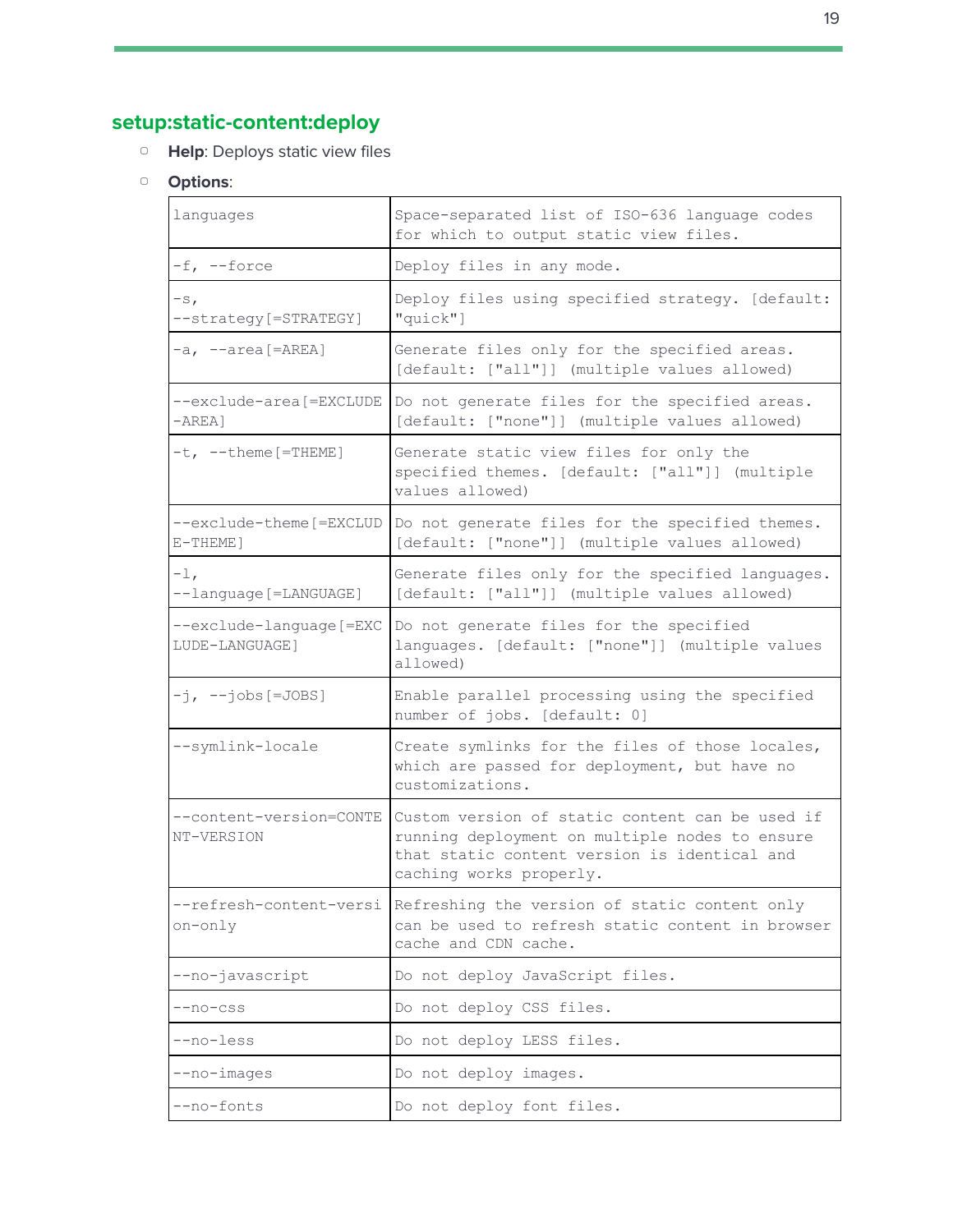| --no-html          | Do not deploy HTML files.                                         |
|--------------------|-------------------------------------------------------------------|
| --no-misc          | Do not deploy files of other types (.md, .jbf,<br>$.CSV, etc.$ ). |
| $--no-thm1-minify$ | Do not minify HTML files.                                         |

setup: static-content: deploy -f -t Magento\luma

#### <span id="page-19-0"></span>**setup:upgrade**

- ▢ **Help**: Upgrades the Magento application, DB data, and schema
- ▢ **Options**:

| --keep-generated                              | Prevents generated files from being deleted.<br>We discourage using this option except when<br>deploying to production.<br>Consult your system integrator or administrator<br>for more information.    |
|-----------------------------------------------|--------------------------------------------------------------------------------------------------------------------------------------------------------------------------------------------------------|
| --magento-init-params=M<br>AGENTO-INIT-PARAMS | Add to any command to customize Magento<br>initialization parameters<br>For example:<br>"MAGE MODE=developer&MAGE DIRS[base][path]=/var/<br>www/example.com&MAGE DIRS[cache][path]=/var/tmp/<br>cache" |

#### ▢ **Example**:

setup:upgrade

#### <span id="page-19-2"></span><span id="page-19-1"></span>**store**

#### **store:list**

- ▢ **Help**: Displays the list of stores
- ▢ **Example**:

store:list

# <span id="page-19-3"></span>**store:website:list**

- ▢ **Help**: Displays the list of websites
- ▢ **Example**:

store:website:list